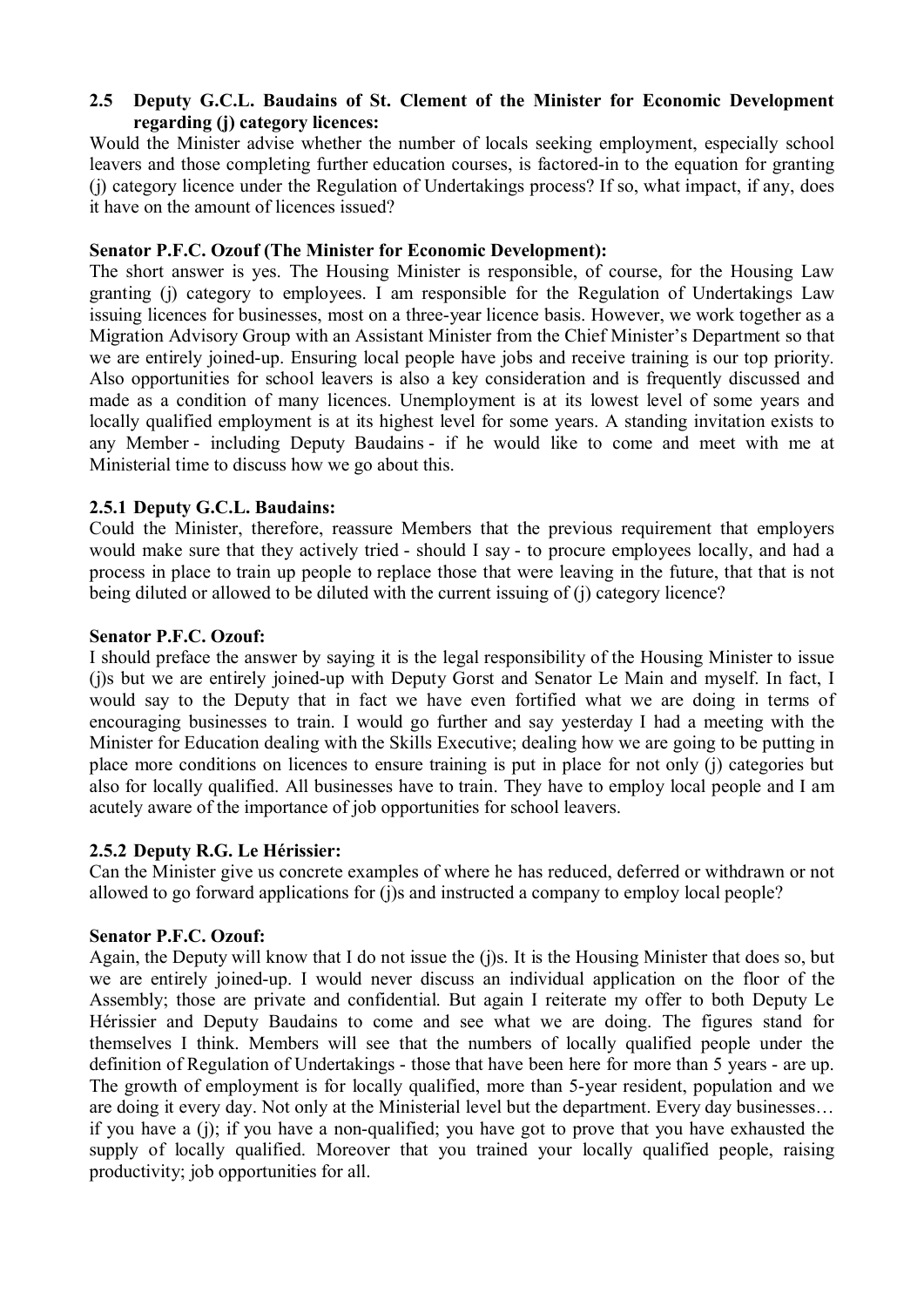# **2.5.3 Deputy R.G. Le Hérissier:**

Could the Minister confirm then that the number of (j) licences, as a policy issue if he is not able to deal with individuals, is now being reduced because there are many more locally qualified people available?

## **Senator P.F.C. Ozouf:**

I do not think I have to tell the Deputy a third time, I am not legally responsible for (j)s. If he wishes to examine the Housing Minister on the (j) policies, then he can. But it is quite clear, the numbers of (j)s have increased but the overall employment has also increased. (j)s are very difficult to get but we do… if we are expanding into new areas of financial services, in education areas, we need to put new manpower, new brainpower, into the Island to assist the locally qualified market too. I think the figures stand for themselves and show that our policies are working.

## **2.5.4 Deputy P.V.F. Le Claire:**

I believe it is time the Minister called States Members together for a briefing as to what is happening with the immigration policies. But can I ask, while he considers that, if he would extend his personal invitation to me to come to find out what is happening, I certainly do want to know. Can I ask specifically - because of some complaints that I have had - that he will look into whether or not there is any truth in the matter that the accession countries of the European Union who were previously here through a work permit situation, have not accumulated that 5-year residency while they were on their work permit scheme? Surely it would only be justifiable after the accession came into place. People are complaining that part-time work, in particular, is not there for school leavers during holiday time because people from the accession countries are taking these positions. It might be anecdotal; it might not be factual. Will the Minister agree to look into this issue and tell us how those jobs are safeguarded and how those 5-year residencies are established in truth?

#### **Senator P.F.C. Ozouf:**

A lot of questions. A massively important issue. I will try and be brief. Of course the standing invitation exists. We have already had - and Deputy Gorst and Senator Le Main will confirm briefings on population. I do not know whether the Deputy was able to attend at the time but, yes, of course we will. The Council of Ministers is discussing this week a population paper and there is going to be some public debate about the whole issue of population. As far as the accession countries are concerned, I would draw the attention of the Deputy to the Employment Report that we published last week, for the first time reconciling the Regulation of Undertakings numbers with the social security contributions. He can see the numbers of the new accession countries and other nationalities totally reconciled for the first time. As far as job opportunities are concerned for our young people and people in part-time work, I do not think there has ever been a situation where there are more job opportunities for part-time working and we are doing everything we can to ensure that we are bringing together people who want to work with employers. There is more to do but I think that I would say that it is not just would I agree to look into it; we are doing it and we are doing it, I hope, quite well.

# **2.5.5 Deputy J.A. Martin of St. Helier:**

Would the Minister inform the House how far talks have extended with Social Security in job matching people - locally qualified people - who, under the income support system, will probably be able to do a lot of the jobs that are now done by residents of under 5 years? How many talks have taken place and how many jobs have been identified that could be done by the local workforce?

#### **Senator P.F.C. Ozouf:**

What is happening is that we are bringing together the skills development and the job opportunity work that goes on with Education and Social Security and Economic Development. Before, they